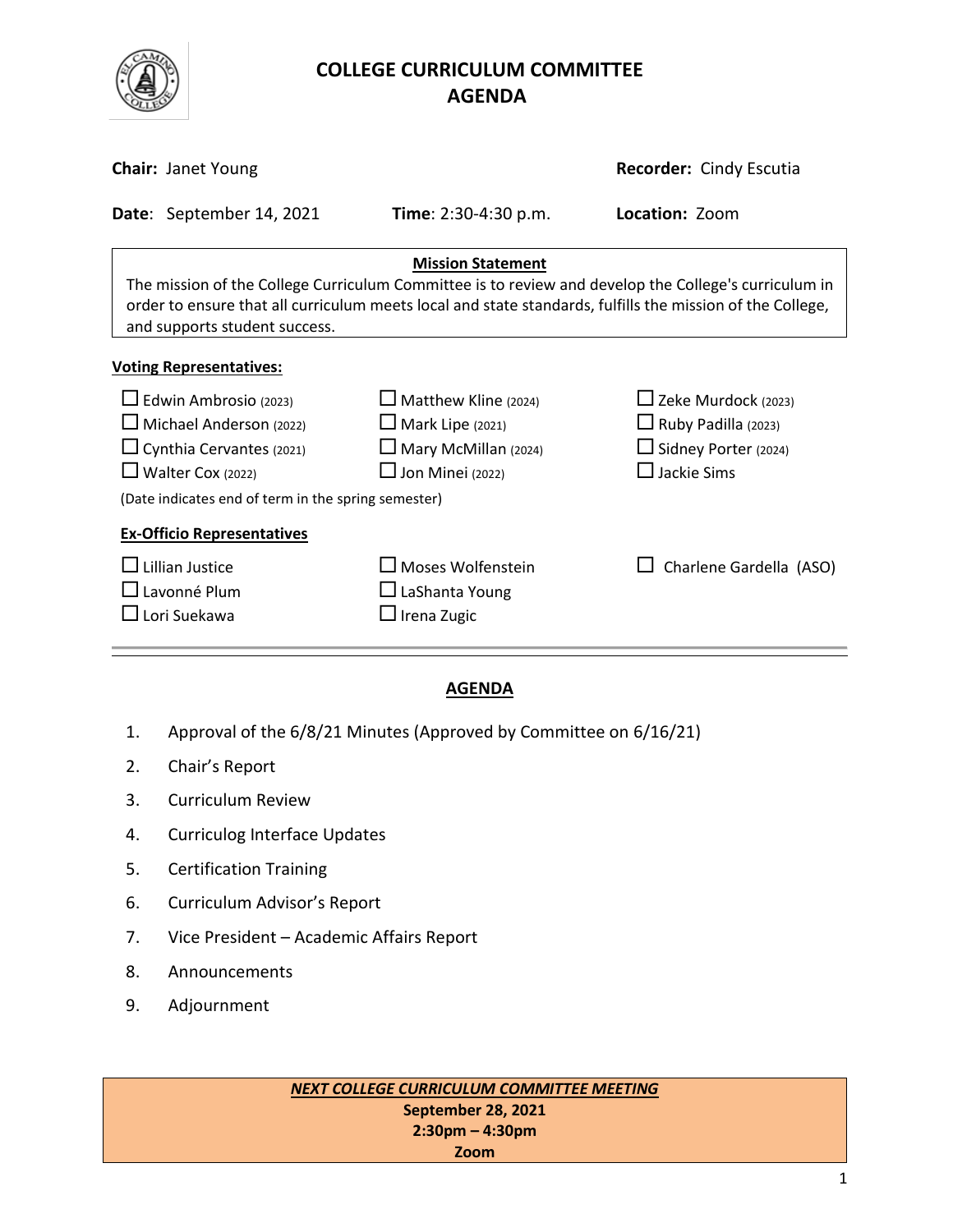#### **Standard Technical Review Members:**

Curriculum Chair – Janet Young Curriculum Advisor – Lavonné Plum Vice President of Academic Affairs – Jackie Sims (or designee) Associate Dean of Academic Affairs – Irena Zugic Articulation Officer – Lori Suekawa Curriculum Committee – Floating Representative

## **Standard Technical Review Subcommittee – Faculty Members: [Review](http://www.curricunet.com/elcamino/documents/Spring%202016%20CCC%20Timeline.pdf) Due:**

| Jon Minei             | Standard Review for Meeting #1 | Thursday, September 9, 2021  |
|-----------------------|--------------------------------|------------------------------|
| <b>Edwin Ambrosio</b> | Standard Review for Meeting #2 | Thursday, September 23, 2021 |
| Cynthia Cervantes     | Standard Review for Meeting #3 | Thursday, October 7, 2021    |
| Mark Lipe             | Standard Review for Meeting #4 | Thursday, October 21, 2021   |
| <b>Sidney Porter</b>  | Standard Review for Meeting #5 | Thursday, November 4, 2021   |
| Michael Anderson      | Standard Review for Meeting #6 | Thursday, November 18, 2021  |
| Ruby Padilla          | Standard Review for Meeting #7 | Thursday, December 2, 2021   |

### **Consent Agenda Proposals**

| <b>No</b>      | <b>Proposal Type</b> | <b>Division</b> | <b>Course</b><br><b>Delivery</b> | <b>Subject/Course No. &amp; Title</b>               |
|----------------|----------------------|-----------------|----------------------------------|-----------------------------------------------------|
| $\mathbf{1}$   | <b>Course Review</b> | <b>BUSI</b>     | $O^*/H^*$                        | <b>BUS 95 Cooperative Work Experience Education</b> |
| $\overline{2}$ | <b>Course Review</b> | <b>BUSI</b>     | $O^*/H^*$                        | <b>BUS 99 Independent Study</b>                     |
| 3              | <b>Course Review</b> | <b>BUSI</b>     | O/H                              | CIS 95 Cooperative Work Experience Education        |
| 4              | <b>Course Review</b> | <b>BUSI</b>     | O/H                              | CIS 99 Independent Study                            |
| 5              | <b>Course Review</b> | <b>BUSI</b>     | O/H                              | LAW 95 Cooperative Work Experience Education        |
| 6              | <b>Course Review</b> | <b>BUSI</b>     | O/H                              | RE 95 Cooperative Work Experience Education         |
| $\overline{7}$ | <b>Course Review</b> | <b>FINE</b>     | O/H                              | ART 96 Cooperative Work Experience Education        |
| 8              | <b>Course Review</b> | <b>FINE</b>     | O/H                              | ART 99 Independent Study                            |
| 9              | <b>Course Review</b> | <b>FINE</b>     | $O^*/H^*$                        | COMS 99 Independent Study                           |
| 10             | <b>Course Review</b> | <b>FINE</b>     | $O^*/H^*$                        | DANC 99 Independent Study                           |
| 11             | <b>Course Review</b> | <b>FINE</b>     | O/H                              | FILM 95 Cooperative Work Experience Education       |
| 12             | <b>Course Review</b> | <b>FINE</b>     | O/H                              | FILM 99 Independent Study                           |
| 13             | <b>Course Review</b> | <b>FINE</b>     | O/H                              | MUSI 96 Cooperative Work Experience Education       |
| 14             | <b>Course Review</b> | <b>FINE</b>     | O/H                              | MUSI 99 Independent Study                           |
| 15             | <b>Course Review</b> | <b>FINE</b>     | $O^*/H^*$                        | PHOT 99 Independent Study                           |
| 16             | <b>Course Review</b> | <b>FINE</b>     | O/H                              | THEA 95 Cooperative Work Experience Education       |
| 17             | <b>Course Review</b> | <b>FINE</b>     | O/H                              | THEA 99 Independent Study                           |
| 18             | <b>Course Review</b> | <b>HEAL</b>     | O/H                              | AJ 95 Cooperative Work Experience Education         |
| 19             | <b>Course Review</b> | <b>HEAL</b>     | O/H                              | AJ 99 Independent Study                             |
| 20             | <b>Course Review</b> | <b>HEAL</b>     | O/H                              | FTEC 95 Cooperative Work Experience Education       |
| 21             | <b>Course Review</b> | <b>HEAL</b>     | F/F                              | FTEC 99 Independent Study                           |
| 22             | <b>Course Review</b> | <b>HUMA</b>     | O/H                              | CHIN 99 Independent Study                           |
| 23             | <b>Course Review</b> | <b>HUMA</b>     | O/H                              | <b>ENGL 99 Independent Study</b>                    |
| 24             | <b>Course Review</b> | <b>HUMA</b>     | O/H                              | FREN 99 Independent Study                           |